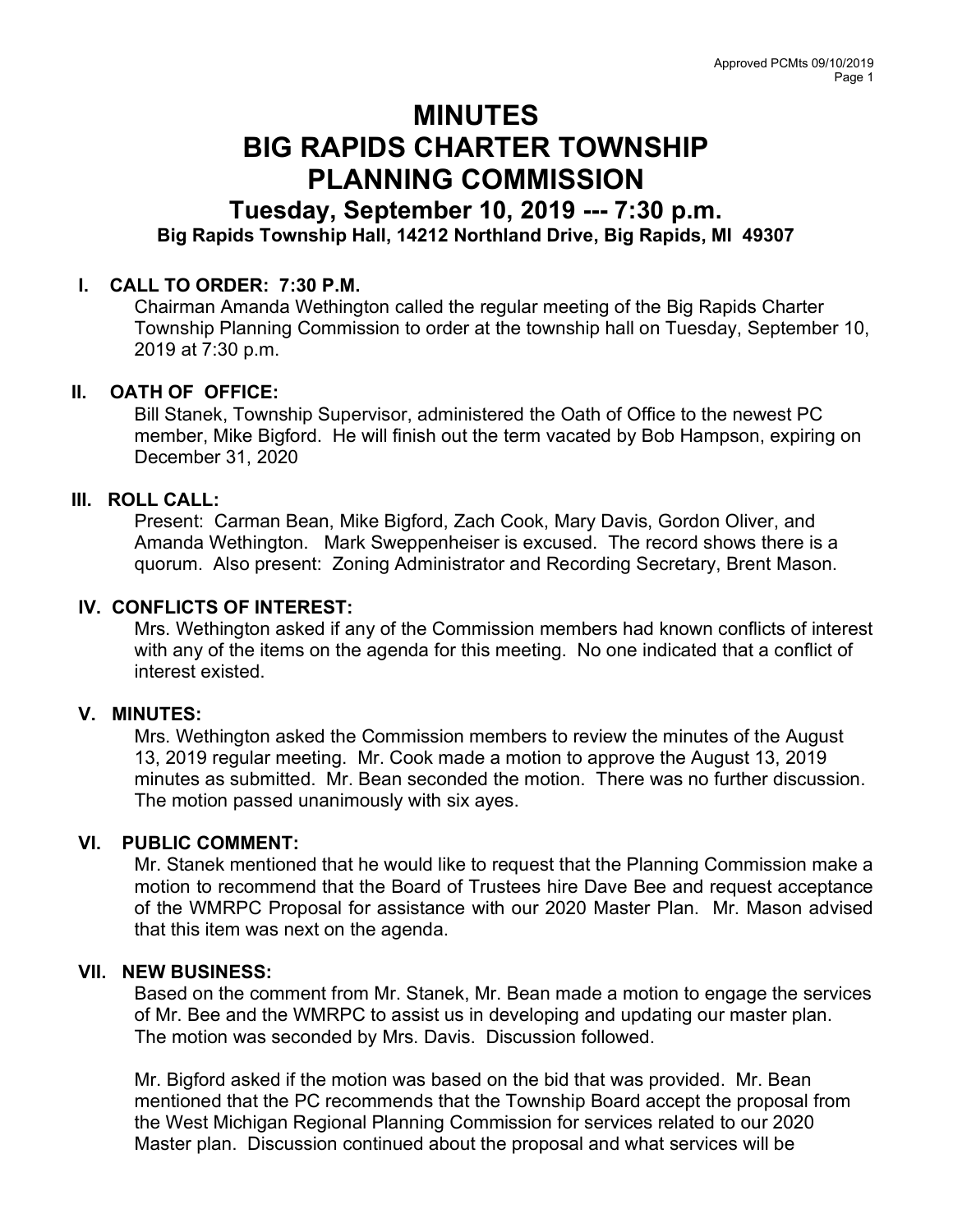provided. Mrs. Davis stated that she could not imagine taking on this project without the outside expertise provided by Mr. Bee. Mr. Bigford was curious who will control the process and which entity will receive the reports from Mr. Bee. Mr. Stanek advised that the Planning Commission will oversee the process and Mr. Bee will report directly to them.

Mr. Bean requested that a digital (electronic) copy of the final document be provided. Mr. Bigford asked what the first step would be after Mr. Bee is engaged. Mr. Stanek replied that Mr. Bee would start by meeting with the public to gather their input. Mr. Mason stated the public notifications have been sent out to the adjacent local jurisdictions and the public utility providers, as well as the local school districts. Mrs. Wethington asked what the timeline goal for completion of the plan is. Mr. Mason said that the goal is to be complete by December of 2020, but there is some leeway for finalizing the plan, and that the 2020 Census data will not be available until 2021. Mr. Mason continued by summarizing the items that will need to be placed into the next plan that may have been inadvertently removed when the 2015 plan was being developed. The big items to consider are implementing some sort of complete streets plan and updating the vision for the township, including the future land use map, so that it correctly represents what the residents and the planning commission members want to see.

Mr. Mason is hoping that the public will be interested in participating in the information gathering phase of the process so that we will have good information to help steer the direction of the 2020 plan. Mr. Bigford asked if we would create a vision statement, and Mr. Mason said that we would, based on the input we receive from the citizens. We will need to make sure that we provide for all the mandated items. Mr. Bigford commented that it was interesting to read the old survey results and see what the residents wanted then. Everyone is in agreement that the new survey will be a great tool for determining the direction the citizens want the township to go, as long as we get good participation.

Mr. Bigford asked who would develop the questions that will be asked during the survey process. He wondered if there was fixed format for the line of questioning. Mr. Mason replied that he believed the questions were targeted to the community and the desires of the Planning Commission. We want to make sure that we don't lead respondents in a particular direction that we want. Mr. Bean said he feels it is important for the Planning Commission to review the survey questions before they go out. Mr. Bigford would like to incentivize people to fill out the survey so that the results will be representative of the entire community. He really wants to see as much engagement as can be generated.

Mrs. Wethington asked if there was anymore discussion on the motion. Hearing none, she called the question and the motion passed with six ayes and zero nays.

In other business, Mr. Mason briefly mentioned the latest information published on legal decisions and other legislation that affects planning and zoning in Michigan. The item that may most affect us is Michigan SB 431, which is a proposed amendment to the Zoning Enabling Act that will remove most of the provisions for local oversight in the regulation of mining and gravel pits. Mr. Mason mentioned that the rest of the items in the legal section may not affect us greatly.